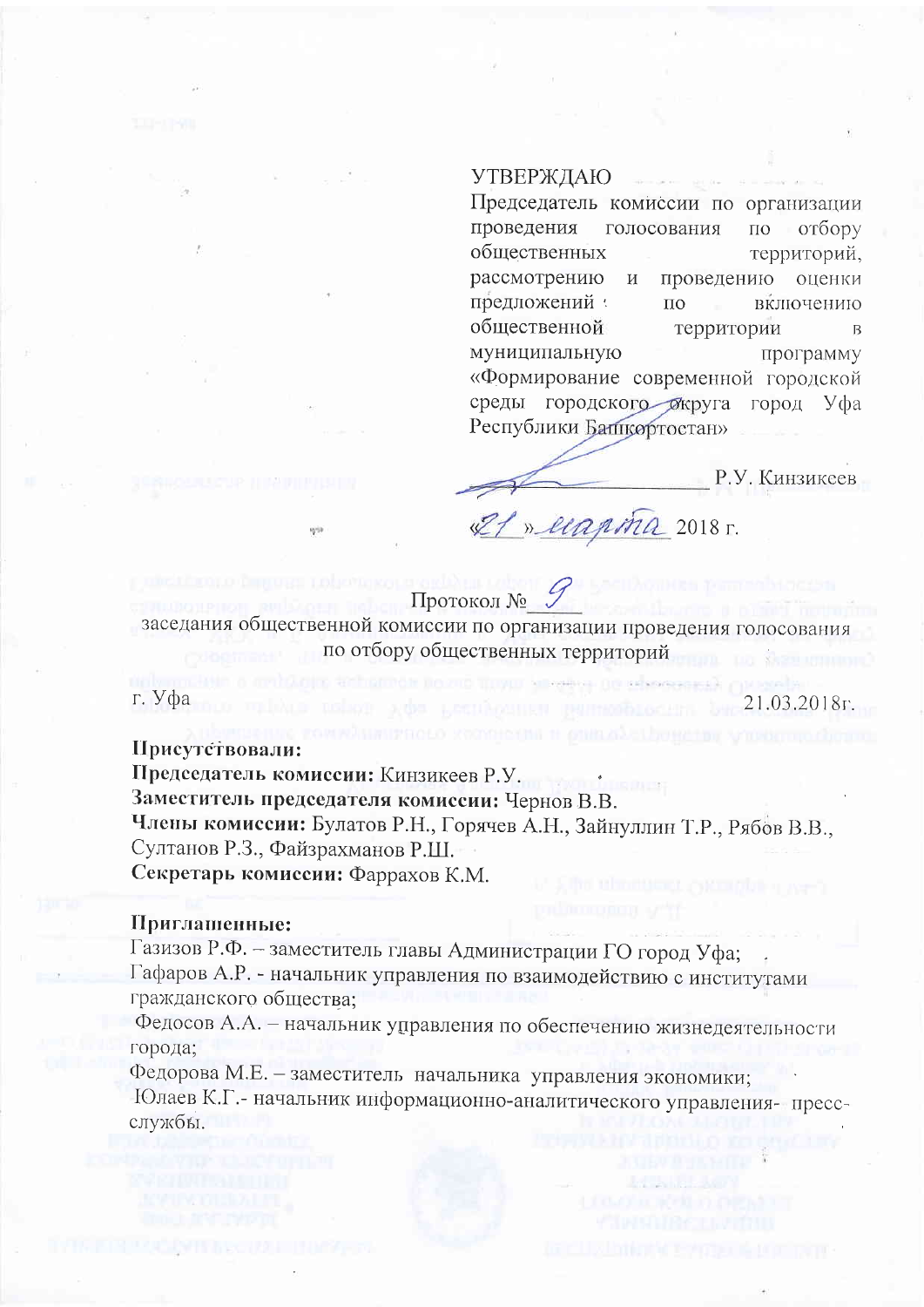## Повестка дня:

1. Об утверждении итогов рейтингового голосования по общественным территориям, подлежащим благоустройству в 2018-2022 голах.

Ответственный: Федорова М.Е.

2. Разное.

вопросу повестки дня заслушав информацию председателя  $\Pi$ o городской счетной комиссии Федоровой М.Е., общественная организации проведения голосования комиссия по  $\overline{110}$ отбору общественных территорий решила:

- 1. Информацию председателя городской счетной комиссии Федоровой М.Е принять к сведению.
- 2. Утвердить итоговый протокол городской счетной комиссии голосования по благоустройства общественных проектам подлежащих благоустройству в 2018-2022 годах территорий, (протокол городской счетной комиссии прилагается).

Согласно результатам итогового протокола городской счетной комиссии от 20.03.2018 г. очередность благоустройства общественных реализации территорий  $\, {\bf B}$ рамках муниципальной программы «Формирование современной городской среды городского округа город Уфа Республики Башкортостан» определилась следующим образом:

| Наименование           | Количество голосов, | Очередность     |
|------------------------|---------------------|-----------------|
| общественной           | отданных за         | благоустройства |
| территории             | общественную        | общественной    |
|                        | территорию, чел.    | территории      |
| Парк культуры и отдыха | 103 194             |                 |
| «Кашкадан»             |                     |                 |
| Сквер «Волна»          | 86 907              | $\overline{2}$  |
| Парк им. И. Якутова    | 86 344              | 3               |
| Ул. М.Рыльского        | 84 432              | $\overline{4}$  |
| Набережная реки Уфа    | 82 571              | 5.              |
| Парк культуры и отдыха | 81337               | 6               |
| «Нефтехимиков»         |                     |                 |
| Парк «Первомайский»    | 78 979              |                 |
| Непейцевский           | 57486               | 8               |
| дендропарк             |                     |                 |
| Парк культуры и отдыха | 34 029              | 9               |
| «Демский»              |                     |                 |
| Сквер «Каменная река»  | 33 091              | 10              |
| ИТОГО                  | 728 370             |                 |